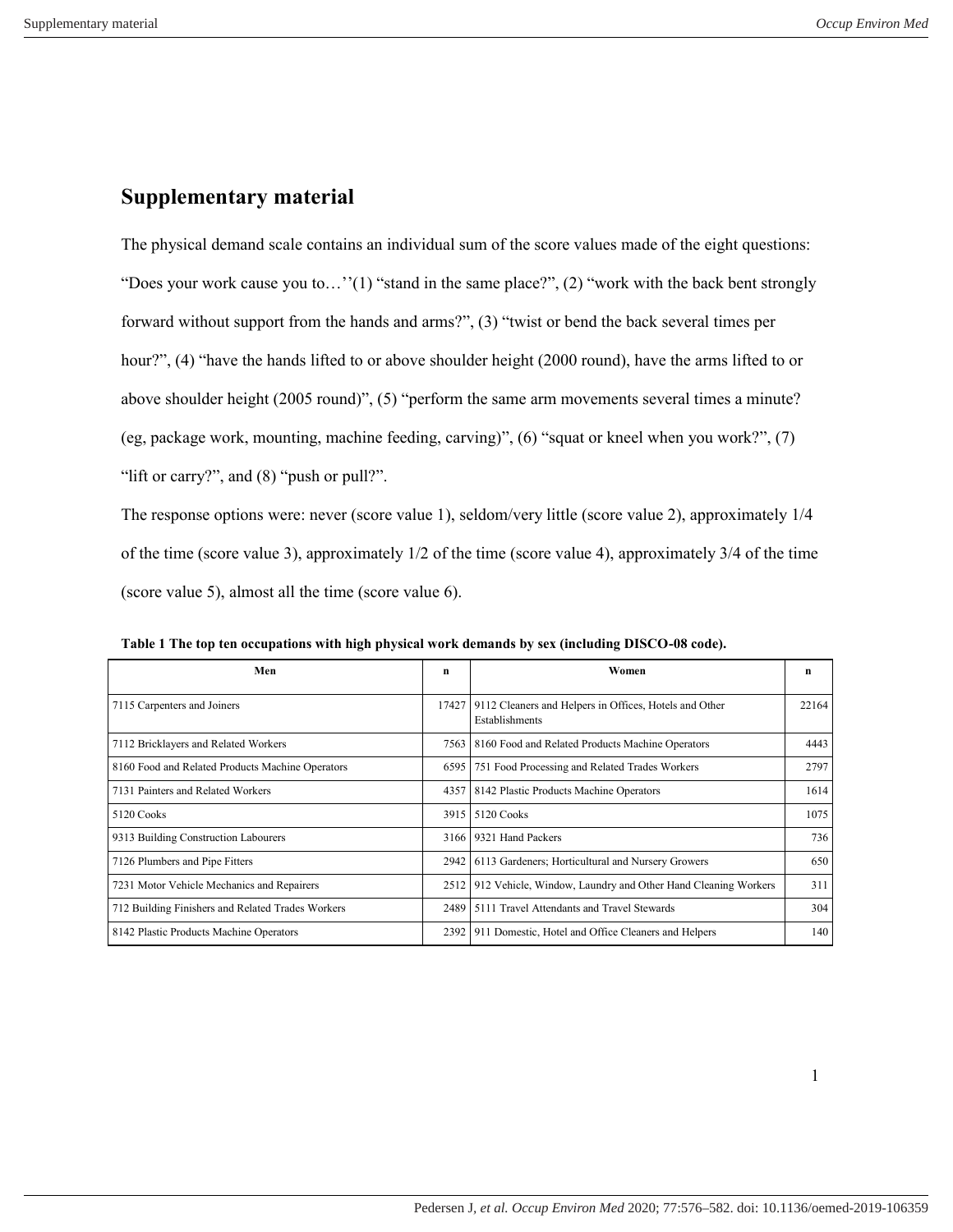| Men                                                                      | n      | Women                                 | n      |
|--------------------------------------------------------------------------|--------|---------------------------------------|--------|
| 9999 Unknown                                                             | 157417 | 9999 Unknown                          | 108132 |
| 5223 Shop Sales Assistants                                               | 30685  | 5322 Home-based Personal Care Workers | 52955  |
| 2341 Primary School Teachers                                             | 22045  | 2343 Pedagogical work                 | 47296  |
| 9334 Shelf Fillers                                                       | 21449  | 2221 Nursing Professionals            | 45130  |
| Heavy Truck and Lorry Drivers                                            | 17867  | 2341 Primary School Teachers          | 44548  |
| 7411 Building and Related Electricians                                   | 16655  | 5223 Shop Sales Assistants            | 43080  |
| 9312 Civil Engineering Labourers                                         | 15353  | 5321 Health Care Assistants           | 41968  |
| 5153 Building Caretakers                                                 | 13964  | 5311 Child Care Workers               | 40002  |
| 9112 Cleaners and Helpers in Offices, Hotels and Other<br>Establishments | 11517  | 2357 Special Pedagogical work         | 21075  |
| 5230 Cashiers and Ticket Clerks                                          | 11159  | 5230 Cashiers and Ticket Clerks       | 20748  |

## **Table 2 The top ten occupations with medium physical work demands by sex (including DISCO-08 code).**

## **Table 3 The top ten occupations with low physical work demands by sex (including DISCO-08 code).**

| Men                                           | n     | Women                                          | n     |
|-----------------------------------------------|-------|------------------------------------------------|-------|
| 3322 Commercial Sales Representatives         | 16512 | 4110 General Office Clerks                     | 41535 |
| 1120 Managing Directors and Chief Executives  | 14953 | 3343 Administrative and Executive Secretaries  | 20423 |
| 2512 Software Developers                      | 13517 | 3313 Accounting Associate Professionals        | 13868 |
| 2000 Professionals                            | 12630 | 2310 University and Higher Education Teachers  | 10653 |
| 2310 University and Higher Education Teachers | 12426 | 2000 Professionals                             | 9977  |
| 4110 General Office Clerks                    | 9372  | 2635 Social Work and Counselling Professionals | 9872  |
| 2412 Financial and Investment Advisers        | 9045  | 3344 Medical Secretaries                       | 9648  |
| 2142 Civil Engineers                          | 8370  | 3322 Commercial Sales Representatives          | 8929  |
| 2511 Systems Analysts                         | 8090  | 2221 Nursing Professionals                     | 8368  |
| 8331 Bus and Tram Drivers                     | 6403  | 2412 Financial and Investment Advisers         | 8019  |